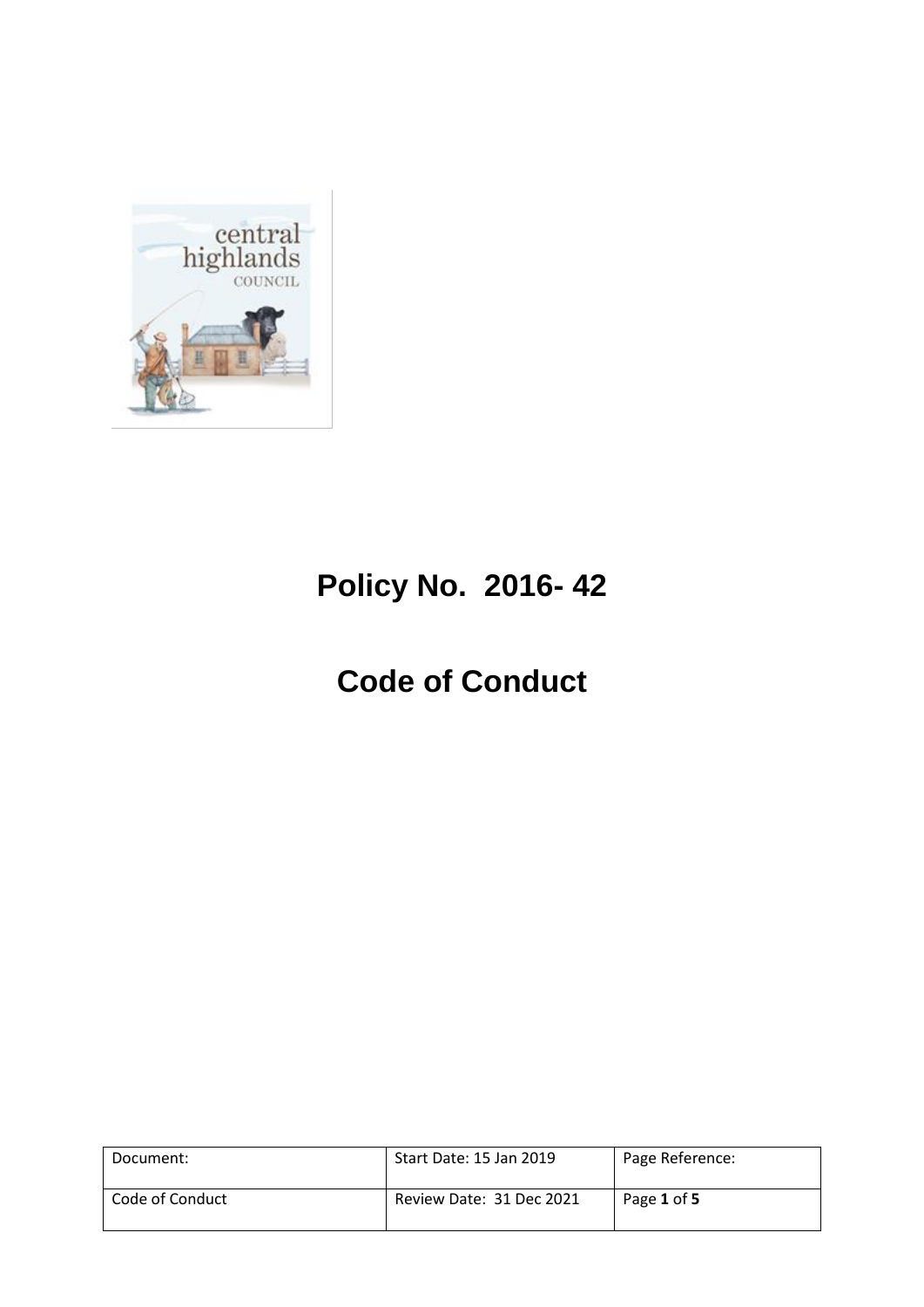#### **Introduction**

This Code of Conduct is the Model Code of Conduct made by Order of the Minister for Planning and Local Government.

# **Model Code of Conduct**

# **PART 1 - Decision making**

**1.** A councillor must bring an open and unprejudiced mind to all matters being decided upon in the course of his or her duties, including when making planning decisions as part of the Council's role as a Planning Authority.

**2.** A councillor must make decisions free from personal bias or prejudgement.

**3.** In making decisions, a councillor must give genuine and impartial consideration to all relevant information known to him or her, or of which he or she should have reasonably been aware.

**4.** A councillor must make decisions solely on merit and must not take irrelevant matters or circumstances into account when making decisions.

# **PART 2 - Conflict of interest that are not pecuniary**

**1.** When carrying out his or her public duty, a councillor must not be unduly influenced, nor be seen to be unduly influenced, by personal or private interests that he or she may have.

**2.** A councillor must act openly and honestly in the public interest.

**3.** A councillor must uphold the principles of transparency and honesty and declare actual, potential or perceived conflicts of interest at any meeting of the Council and at any workshop or any meeting of a body to which the councillor is appointed or nominated by the Council.

**4.** A councillor must act in good faith and exercise reasonable judgement to determine whether he or she has an actual, potential or perceived conflict of interest.

| Document:       | Start Date: 15 Jan 2019  | Page Reference: |
|-----------------|--------------------------|-----------------|
| Code of Conduct | Review Date: 31 Dec 2021 | Page 2 of 5     |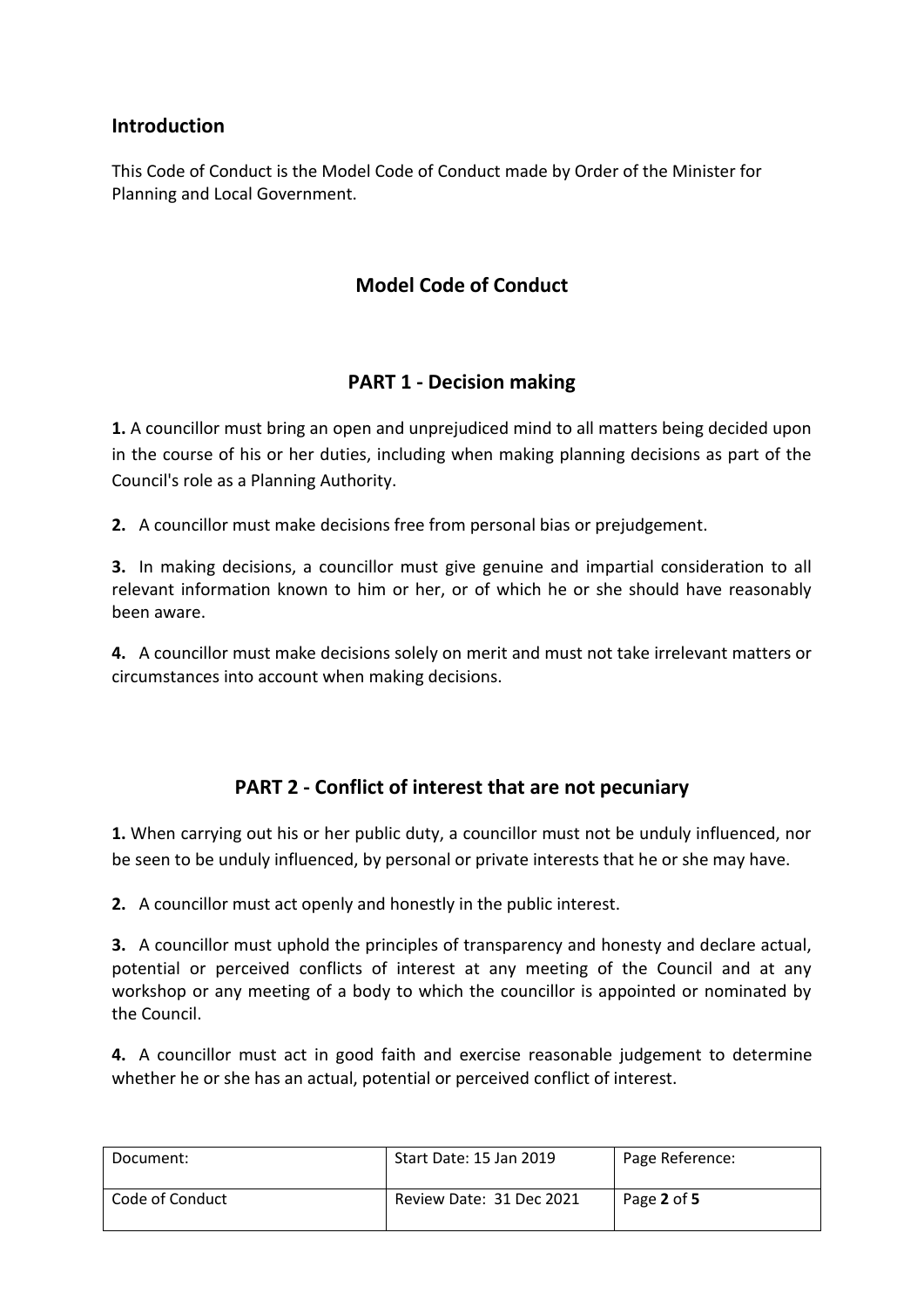**5.** A councillor must avoid, and remove himself or herself from, positions of conflict of interest as far as reasonably possible.

**6.** A councillor who has an actual, potential or perceived conflict of interest in a matter before the Council must –

(a) declare the conflict of interest and the nature of the interest before discussion of the matter begins; and

(b) act in good faith and exercise reasonable judgement to determine whether a reasonable person would consider that the conflict of interest requires the councillor to remove himself or herself physically from any Council discussion and remain out of the room until the matter is decided by the Council.

**7.** This Part does not apply in relation to a pecuniary interest.

# **PART 3 - Use of Office**

**1.** The actions of a councillor must not bring the Council or the office of councillor into disrepute.

**2.** A councillor must not take advantage, or seek to take advantage, of his or her office or status to improperly influence others in order to gain an undue, improper, unauthorised or unfair benefit or detriment for himself or herself or any other person or body.

**3.** In his or her personal dealings with the Council (for example as a ratepayer, recipient of a Council service or planning applicant), a councillor must not expect nor request, expressly or implicitly, preferential treatment for himself or herself or any other person or body.

# **PART 4 - Use of resources**

**1.** A councillor must use Council resources appropriately in the course of his or her public duties.

**2.** A councillor must not use Council resources for private purposes except as provided by Council policies and procedures.

**3.** A councillor must not allow the misuse of Council resources by any other person or body.

| Document:       | Start Date: 15 Jan 2019  | Page Reference: |
|-----------------|--------------------------|-----------------|
| Code of Conduct | Review Date: 31 Dec 2021 | Page 3 of 5     |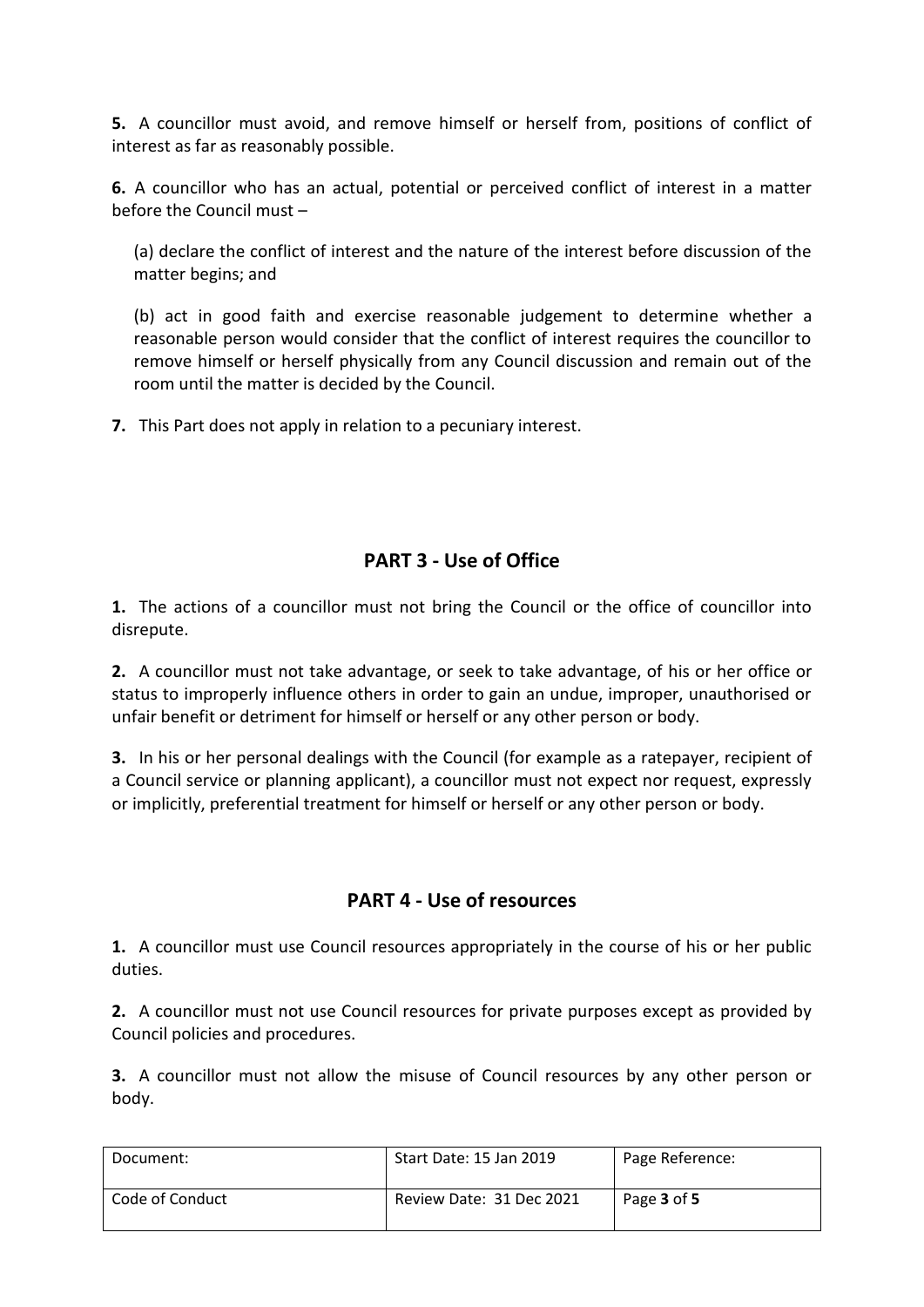# **PART 5 - Use of information**

**1.** A councillor must only access or use Council information needed to perform his or her role and not for personal reasons or non-official purposes.

**2.** A councillor must only release Council information in accordance with established Council policies and procedures and in compliance with relevant legislation.

#### **PART 6 - Gifts and benefits**

**1.** A councillor may accept an offer of a gift or benefit if it directly relates to the carrying out of the councillor's public duties and is appropriate in the circumstances and is not in contravention of any relevant legislation.

**2.** A councillor must avoid situations in which a reasonable person would consider that any person or body, through the provisions of gifts or benefits of any kind, is securing (or attempting to secure) influence or a favour from the councillor or the Council.

#### **PART 7 - Relationships with community, councillors and Council employees**

- **1.** A councillor
	- (a) must treat all persons fairly; and
	- (b) must not cause any reasonable person offence or embarrassment; and
	- (c) must not bully or harass any person.

**2.** A councillor must listen to, and respect, the views of other councillors in Council and committee meetings and any other proceedings of the Council, and endeavour to ensure that issues, not personalities, are the focus of debate.

**3.** A councillor must not contact or issue instructions to any of the Council's contractors or tenderers, without appropriate authorisation.

**4.** A councillor must not contact an employee of the Council in relation to Council matters unless authorised by the General Manager of the Council.

| Document:       | Start Date: 15 Jan 2019  | Page Reference: |
|-----------------|--------------------------|-----------------|
| Code of Conduct | Review Date: 31 Dec 2021 | Page 4 of 5     |